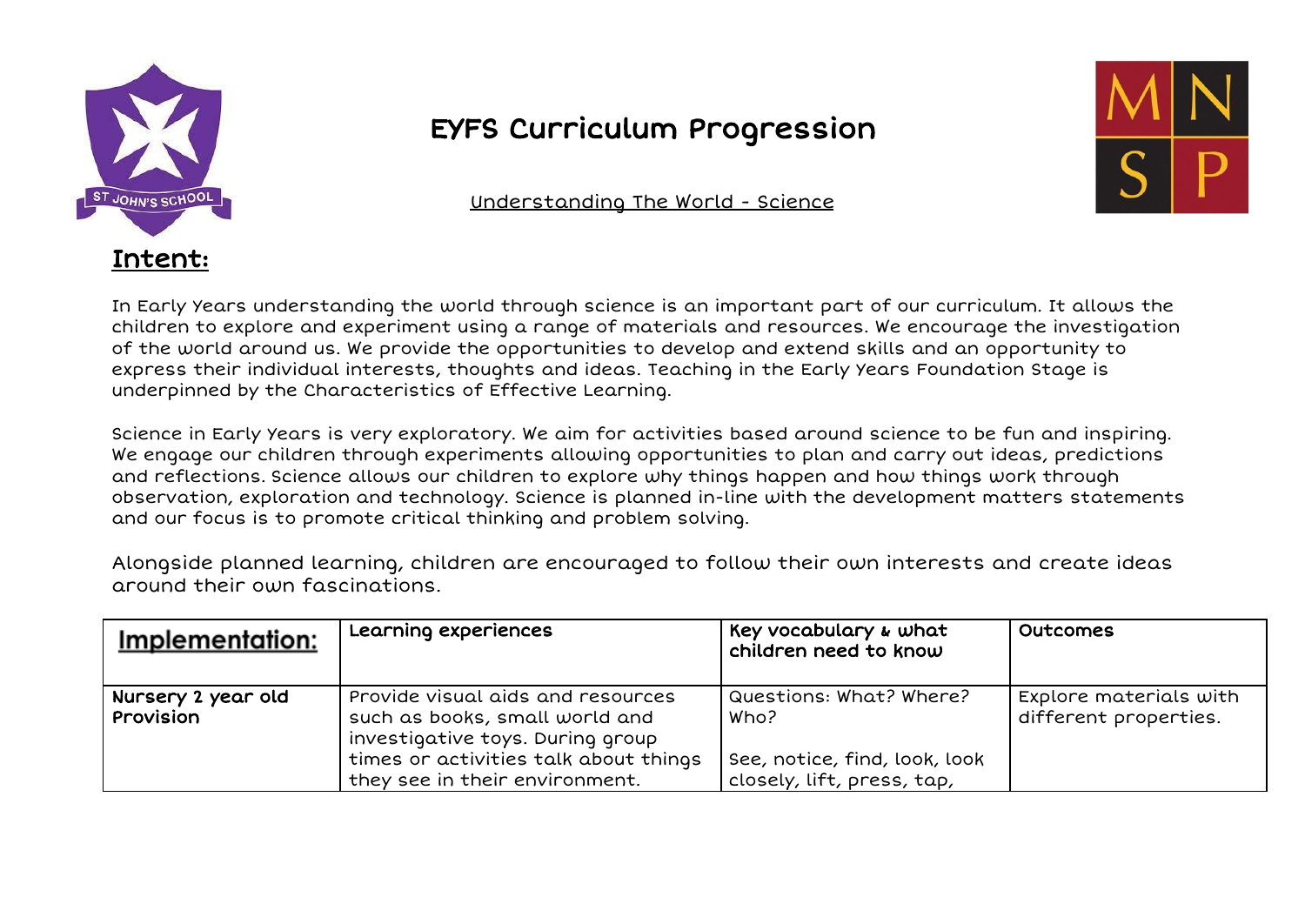|           | Encouraged children to explore small<br>world, and investigative toys.<br>Cooking/baking activities. Dinosaurs<br>and animals, natural objects.<br>Talk about what we have seen,<br>made, noticed.                                                                                                                                                                                                                                                                                                               | push, pull, twist, up, down,<br>open, shut/close, mix, stir,<br>add, mould, shape, same,<br>different,                                                                                                                                                                                                                                                                        | Explore natural<br>materials, indoors and<br>outside.<br>Explore and respond to<br>different natural<br>phenomena in their<br>setting                                                                                                                                                                                                                                                                                                           |
|-----------|------------------------------------------------------------------------------------------------------------------------------------------------------------------------------------------------------------------------------------------------------------------------------------------------------------------------------------------------------------------------------------------------------------------------------------------------------------------------------------------------------------------|-------------------------------------------------------------------------------------------------------------------------------------------------------------------------------------------------------------------------------------------------------------------------------------------------------------------------------------------------------------------------------|-------------------------------------------------------------------------------------------------------------------------------------------------------------------------------------------------------------------------------------------------------------------------------------------------------------------------------------------------------------------------------------------------------------------------------------------------|
| Preschool | Talking about the natural world,<br>providing natural objects such as<br>stones, shells, leaves, sticks, pine<br>cones. Books and toys on subjects<br>such as<br>dinosaurs/animals/space/plants/hu<br>man body<br>Planting activities, life cycle studies,<br>scientific experiments (for example<br>egg in vinegar, milk and food<br>colouring) Forest school sessions.<br>Talk about what has happened, how,<br>why? Encourage children to ask<br>appropriate questions and explore<br>and/or record findings. | Ask and answer questions:<br>What? Where? Who? How?<br>When? Why?<br>Because<br>See, notice, find, look, look<br>closely, lift, press, tap,<br>push, pull, twist, up, down,<br>open, shut/close, mix, stir,<br>add, mould, shape, same,<br>different, changes,<br>growing, living, caring,<br>describe, ingredients.<br>Able to name<br>items/animals/plants/ingre<br>dients. | Use all their senses in<br>hands-on exploration of<br>natural materials.<br>Explore collections of<br>materials with similar<br>and/or different<br>properties.<br>Talk about what they<br>see, using a wide<br>vocabulary.<br>Explore how things<br>work.<br>Plant seeds and care<br>for growing plants.<br>Understand the key<br>features of the life<br>cycle of a plant and an<br>animal.<br>Begin to understand the<br>need to respect and |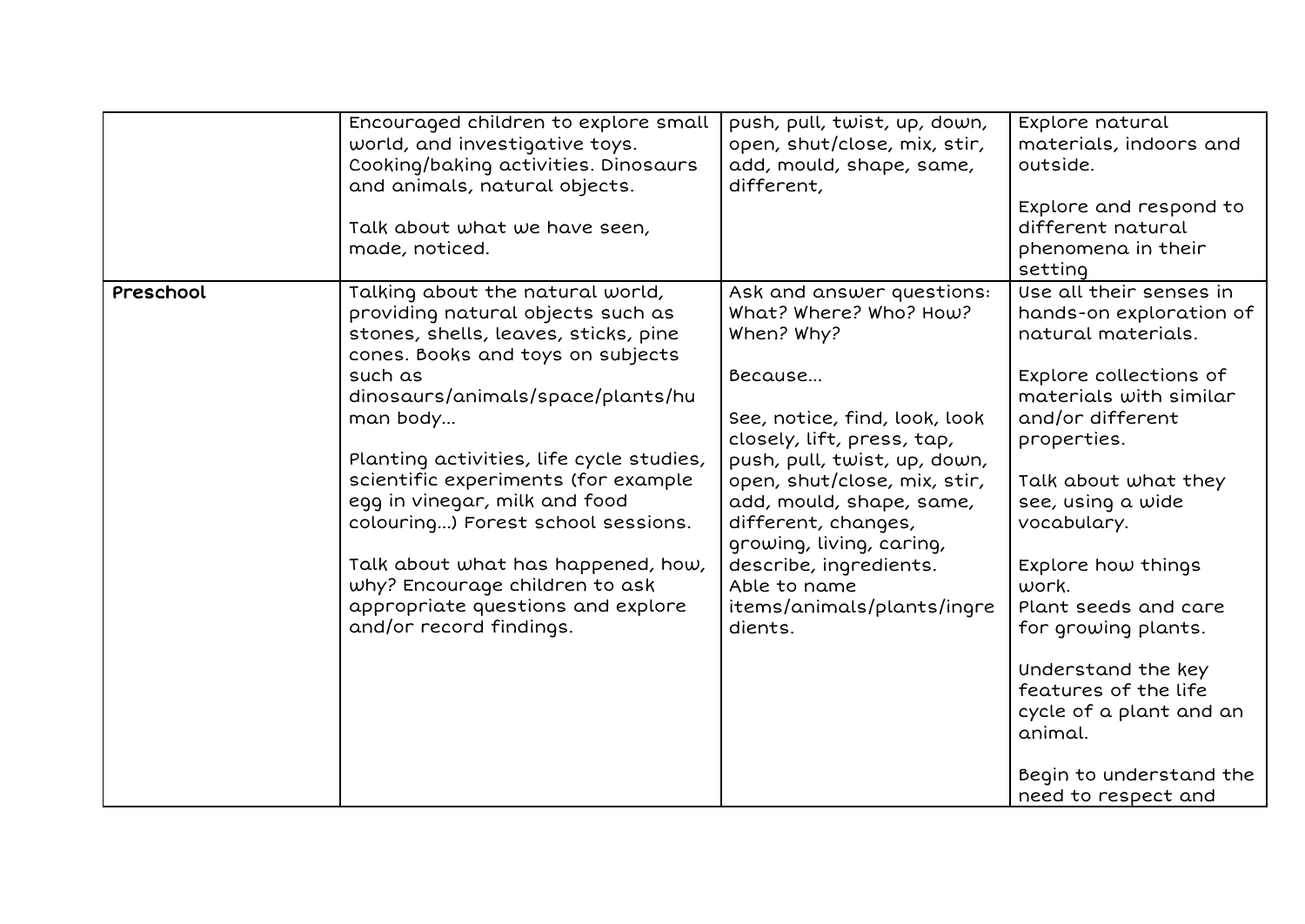|           |                                                                                                                                                                                                                                                                    |                                                                                                                                        | care for the natural<br>environment and all<br>living things.<br>Explore and talk about<br>different forces they<br>can feel. |
|-----------|--------------------------------------------------------------------------------------------------------------------------------------------------------------------------------------------------------------------------------------------------------------------|----------------------------------------------------------------------------------------------------------------------------------------|-------------------------------------------------------------------------------------------------------------------------------|
|           |                                                                                                                                                                                                                                                                    |                                                                                                                                        | Talk about the<br>differences between<br>materials and changes<br>they notice                                                 |
| Reception | Encourage talking about how things<br>change over time and why. Books                                                                                                                                                                                              | Questions: What? Where?<br>Who? How? When? Why?                                                                                        | Explore the natural<br>world around them.                                                                                     |
|           | and visual aids provided to develop<br>understanding of natural changes.<br>Toys and resources linked to<br>threshold concepts in science<br>support the observation skills. e.g<br>Light box, magnifying glasses, rocks,<br>shells fossils, magnets, circuits and | Because<br>See, notice, find, look, look<br>closely, lift, press, tap,<br>push, pull, twist, up, down,<br>open, shut/close, mix, stir, | Describe what they see,<br>hear and feel whilst<br>outside.<br>Understand the effect<br>of changing seasons on                |
|           | loose parts.                                                                                                                                                                                                                                                       | add, mould, shape, same,<br>different, similar, like,                                                                                  | the natural world<br>around them.                                                                                             |
|           | Children are encouraged to observe<br>each stage of changes during<br>experiments/activities and are                                                                                                                                                               | Describe, explain,                                                                                                                     |                                                                                                                               |
|           | provided with a rich vocabulary in<br>order to discuss scientific threshold                                                                                                                                                                                        |                                                                                                                                        | Early Learning Goal<br>Explore the natural                                                                                    |
|           | concepts.<br>Activities are planned around life                                                                                                                                                                                                                    |                                                                                                                                        | world around them,<br>making observations<br>and drawing pictures of                                                          |
|           | cycles, planting, baking, space.<br>Forest School plans for exploration                                                                                                                                                                                            |                                                                                                                                        | animals and plants.                                                                                                           |